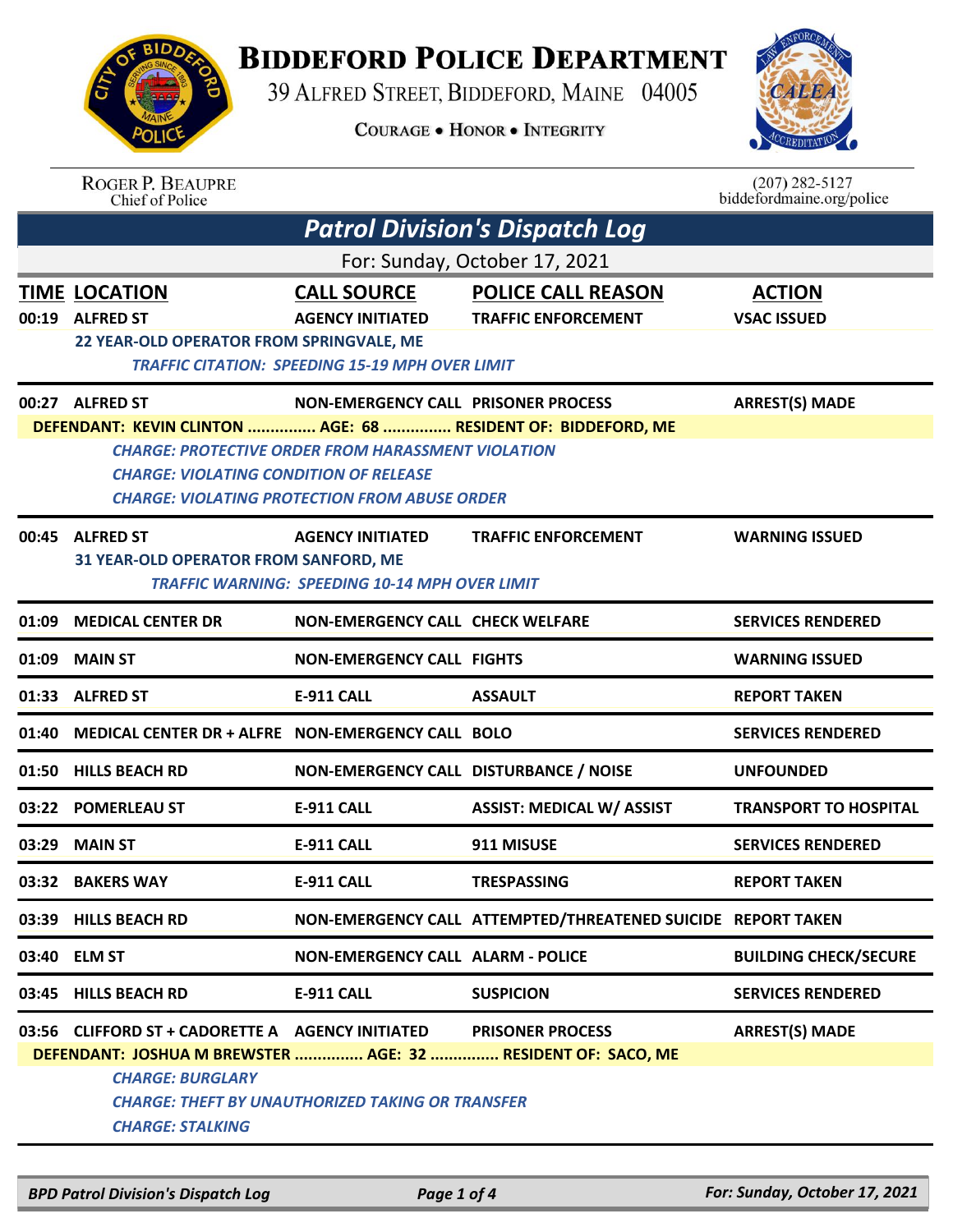| 05:29 | <b>TIME LOCATION</b><br><b>ALFRED ST</b>                                       | <b>CALL SOURCE</b>                                                                      | <b>POLICE CALL REASON</b><br>NON-EMERGENCY CALL ARTICLES LOST/FOUND | <b>ACTION</b><br><b>SERVICES RENDERED</b> |
|-------|--------------------------------------------------------------------------------|-----------------------------------------------------------------------------------------|---------------------------------------------------------------------|-------------------------------------------|
|       | 05:40 HILLS BEACH RD                                                           | <b>AGENCY INITIATED</b>                                                                 | <b>OUT FOR FOLLOW UP</b>                                            | <b>SERVICES RENDERED</b>                  |
|       | 05:51 ALFRED ST                                                                | <b>E-911 CALL</b>                                                                       | ATTEMPTED/THREATENED SUICIDE REPORT TAKEN                           |                                           |
|       | 05:51 CLIFFORD ST                                                              |                                                                                         | NON-EMERGENCY CALL MOTOR VEHICLE THEFT                              | <b>NEGATIVE CONTACT</b>                   |
| 06:54 | <b>CUTTS ST</b>                                                                | <b>NON-EMERGENCY CALL SUSPICION</b>                                                     |                                                                     | <b>NEGATIVE CONTACT</b>                   |
| 07:03 | <b>BOULDER WAY + ALFRED ST</b><br>54 YEAR-OLD OPERATOR FROM KENNEBUNK, ME      | <b>AGENCY INITIATED</b><br><b>TRAFFIC WARNING: SPEEDING 10-14 MPH OVER LIMIT</b>        | <b>TRAFFIC ENFORCEMENT</b>                                          | <b>WARNING ISSUED</b>                     |
|       | 07:22 CLEAVES ST                                                               | <b>NON-EMERGENCY CALL THEFT</b>                                                         |                                                                     | <b>REPORT TAKEN</b>                       |
|       | 07:27 WEST ST<br>32 YEAR-OLD OPERATOR FROM BIDDEFORD, ME                       | <b>AGENCY INITIATED</b><br><b>TRAFFIC WARNING: SPEEDING 10-14 MPH OVER LIMIT</b>        | <b>TRAFFIC ENFORCEMENT</b>                                          | <b>WARNING ISSUED</b>                     |
| 08:07 | <b>GODBOUT WAY</b>                                                             | <b>RADIO</b>                                                                            | <b>COMMUNITY ENGAGEMENT</b>                                         | <b>SERVICES RENDERED</b>                  |
|       | 09:31 PARKSIDE DR                                                              | <b>E-911 CALL</b>                                                                       | 911 MISUSE                                                          | <b>SERVICES RENDERED</b>                  |
| 09:34 | <b>SUMMER ST</b>                                                               | NON-EMERGENCY CALL HARASSMENT                                                           |                                                                     | <b>REPORT TAKEN</b>                       |
| 10:44 | <b>BOULDER WAY</b>                                                             | <b>AGENCY INITIATED</b>                                                                 | <b>OUT FOR FOLLOW UP</b>                                            | <b>SERVICES RENDERED</b>                  |
| 10:49 | <b>ELM ST + MORIN ST</b><br><b>60 YEAR-OLD OPERATOR FROM HOOKSETT, NH</b>      | <b>AGENCY INITIATED</b><br><b>TRAFFIC WARNING: FAILING TO OBEY LANE CONTROL DEVICES</b> | <b>TRAFFIC ENFORCEMENT</b>                                          | <b>WARNING ISSUED</b>                     |
|       | 10:52 CLEAVES ST                                                               | <b>AGENCY INITIATED</b>                                                                 | <b>OUT FOR FOLLOW UP</b>                                            | <b>NEGATIVE CONTACT</b>                   |
|       | 11:40 DUFFYS WAY                                                               | NON-EMERGENCY CALL ANIMAL COMPLAINT                                                     |                                                                     | <b>SERVICES RENDERED</b>                  |
|       | 12:03 ALFRED ST                                                                | NON-EMERGENCY CALL TRESPASSING                                                          |                                                                     | <b>FIELD INTERVIEW</b>                    |
|       | 12:43 CLEAVES ST                                                               | <b>RADIO</b>                                                                            | <b>OUT FOR FOLLOW UP</b>                                            | <b>WARNING ISSUED</b>                     |
|       | 13:05 POOL ST + DECARY RD<br><b>49 YEAR-OLD OPERATOR FROM TYNGSBOROUGH, MA</b> | <b>AGENCY INITIATED</b><br><b>TRAFFIC WARNING: SPEEDING 10-14 MPH OVER LIMIT</b>        | <b>TRAFFIC ENFORCEMENT</b>                                          | <b>WARNING ISSUED</b>                     |
|       | 14:05 CUTTS ST                                                                 | <b>AGENCY INITIATED</b>                                                                 | <b>DUPLICATE CALL</b>                                               | <b>NO ACTION REQUIRED</b>                 |
|       | 14:11 GRANITE ST                                                               | <b>NON-EMERGENCY CALL SUSPICION</b>                                                     |                                                                     | <b>REPORT TAKEN</b>                       |
|       | 14:15 MAIN ST                                                                  | <b>NON-EMERGENCY CALL PAPERWORK</b>                                                     |                                                                     | <b>SUMMONS ISSUED</b>                     |
|       | 14:18 SOUTH ST                                                                 |                                                                                         | NON-EMERGENCY CALL ARTICLES LOST/FOUND                              | <b>REPORT TAKEN</b>                       |
|       | 14:26 MT PLEASANT ST                                                           | E-911 CALL                                                                              | 911 MISUSE                                                          | <b>SERVICES RENDERED</b>                  |
|       | 16:18 CLARKS CT                                                                | NON-EMERGENCY CALL TRESPASSING                                                          |                                                                     | <b>GONE ON ARRIVAL</b>                    |
|       | 16:41 COLE RD                                                                  | NON-EMERGENCY CALL OUT FOR FOLLOW UP                                                    |                                                                     | <b>SERVICES RENDERED</b>                  |

*BPD Patrol Division's Dispatch Log Page 2 of 4 For: Sunday, October 17, 2021*